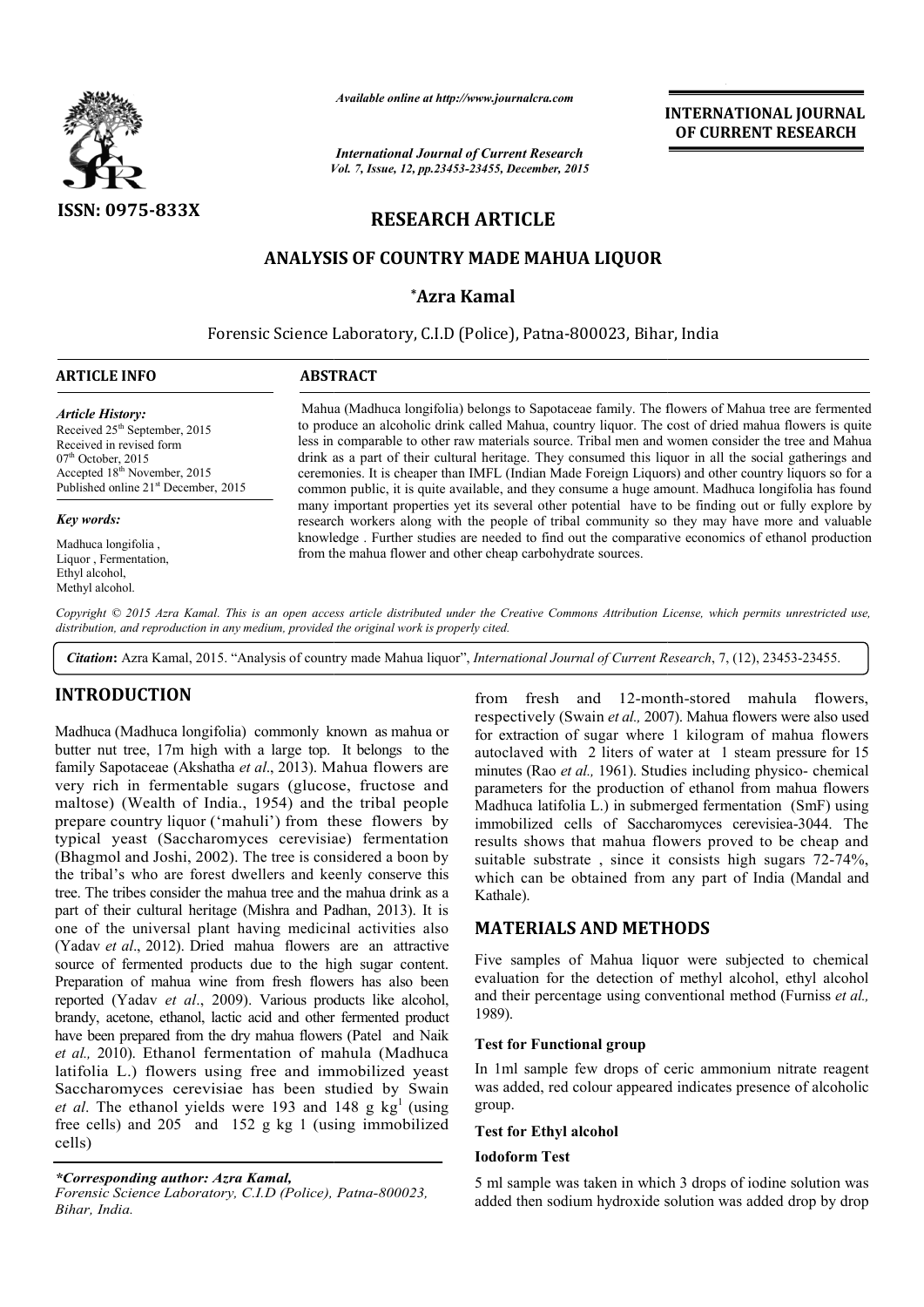until colour of Iodine was almost discharged. The solution was warmed for few min. then cooled ,brown colour of Iodine was diaaapered which indicates presence of ethanol.

### **Dichromate Test**

In 5ml of sample about 2 to 3 drops of potassium dichromate solution was added followed by 1 ml of conc. sulphuric acid. The yellow colour of the dichromate changes to green having suffocating odour indicates presence of ethanol.

### **Test for Methyl alcohol**

**Chromotropic Acid Test –** 0.5 ml of sample was taken in a test tube 0.2 ml of 5% potassium permanganate solution was added . After 5 min. Saturated Solution of Sodium bisulphite was added drop by drop then.05 ml of freshly prepared Chromotropic acid solution was added and heated. Violet colour donot appeared indicate absence of methanol.

fermentation contains about 8 to 10  $(v/v)$ % ethanol (Yadav *et al*., 2009).

Mahua flower is abundant in India and it is having good keeping qualities. If the utilization of mahua flower as a substrate for the production of ethanol though submerged fermentation, it will become a great economic advantage in the Indian context (Benerji *et al*., 2010).

Due to the lack of proper scientific investigation and post harvest processing technologies, they are collected and subjected to open yard sun drying till about 80% moisture is lost, before storage (Patel and Naik, 2008). This process results in heavy microbial load and degrades their food value, finally making them suitable only for the liquor distillation. This way a precious, organic and easily available source of natural sugar is being under-utilized (Mishra and Padhan, 2013).

| Test for Ethyl alcohol |                      | Test for Methyl alcohol |                        |                       |                  |          |
|------------------------|----------------------|-------------------------|------------------------|-----------------------|------------------|----------|
| Sl.No.                 | <b>Iodoform Test</b> | Dichromate Test         | Chromotropic Acid Test | Schiff's Reagent Test | Specific gravity | $\%$ V/V |
|                        |                      |                         |                        |                       | 0.9893           |          |
|                        |                      |                         |                        |                       | 0.9864           | 10.09    |
|                        |                      |                         |                        |                       | 0.9849           | 11.34    |
|                        |                      |                         |                        |                       | 0.9895           | 7.55     |
|                        |                      |                         |                        |                       | 0.989            | 7.95     |

**Schiff's Reagent Test-** 5 ml of sample was taken in a test tube, 0.5 ml of ethanol was added then 2 ml of 3% Potassium Permanganate solution and 0.2ml of phosphoric acid were mixed in it. Keept aside for 10 minutes. 1 ml of 10% oxalic acid followed by 1ml of concentrated sulphuric acid was added. The contents were cooled at room temperature. 5 ml of Schiff's reagent was added to it. After 30 min. colour was observed. Purple colour was not appeared indicates negative test for the presence of methanol.

**Specific gravity –**Specific gravity of the samples were determined by the following relationship.

Specific Gravity = A-B / C-B

Where,  $A$  = weight of specific gravity bottle with sample (g);  $B$  = weight of specific

gravity bottle;  $C =$  weight of specific gravity bottle with water (g).

## **RESULTS AND DISCUSSION**

Five samples of Mahua (Madhuca longifolia) liquor were analysed for the presence of methyl alcohol, ethyl alcohol and their percentage in which all samples given positive result for presence of ethyl alcohol while methyl alcohol were found absent. The percentage of ethanol  $\%$  (v/v) were found 7.71%, 10.09%, 11.34%, 7.55% and 7.95% respectively. The percent ethanol estimated in this study is in accordance with several workers who reported that wine made from fruit juice

Mahua flowers undergo a series of unit operations before reaching the final step of processing and also for assessing the behaviour of the product quality, require the knowledge of their physical properties that are essential for the design of equipments for drying, cleaning, grading, storage and value added products (Sahay and Singh,1996). Studies on Physico-Chemical and Nutritional Parameters for the Production of Ethanol from Mahua Flower (Madhuca indica) using Saccharomyces Cerevisiae - 3090 through submerged fermentation (smf) by Benerji etal it is proved that with all positive features of Mahua flower, it can be used as suitable raw material for large scale production of ethanol (Benerji *et al*., 2010).

### **Conclusion**

In this study, the potential of mahula flowers, comparatively a cheap carbohydrate source for ethanol production, has been studied. In coming next generation the importance of plant and mahua tree is going to be increase because of their effectiveness, easy availability, low cost and comparatively being devoid of toxic effect. Further studies are needed to find out the comparative economics of ethanol production from the mahula flower and other cheap carbohydrate sources.

Madhuca longifolia has found many important properties yet its several other potential have to be finding out or fully explore by research workers along with the people of tribal community so they may have more and valuable knowledge.